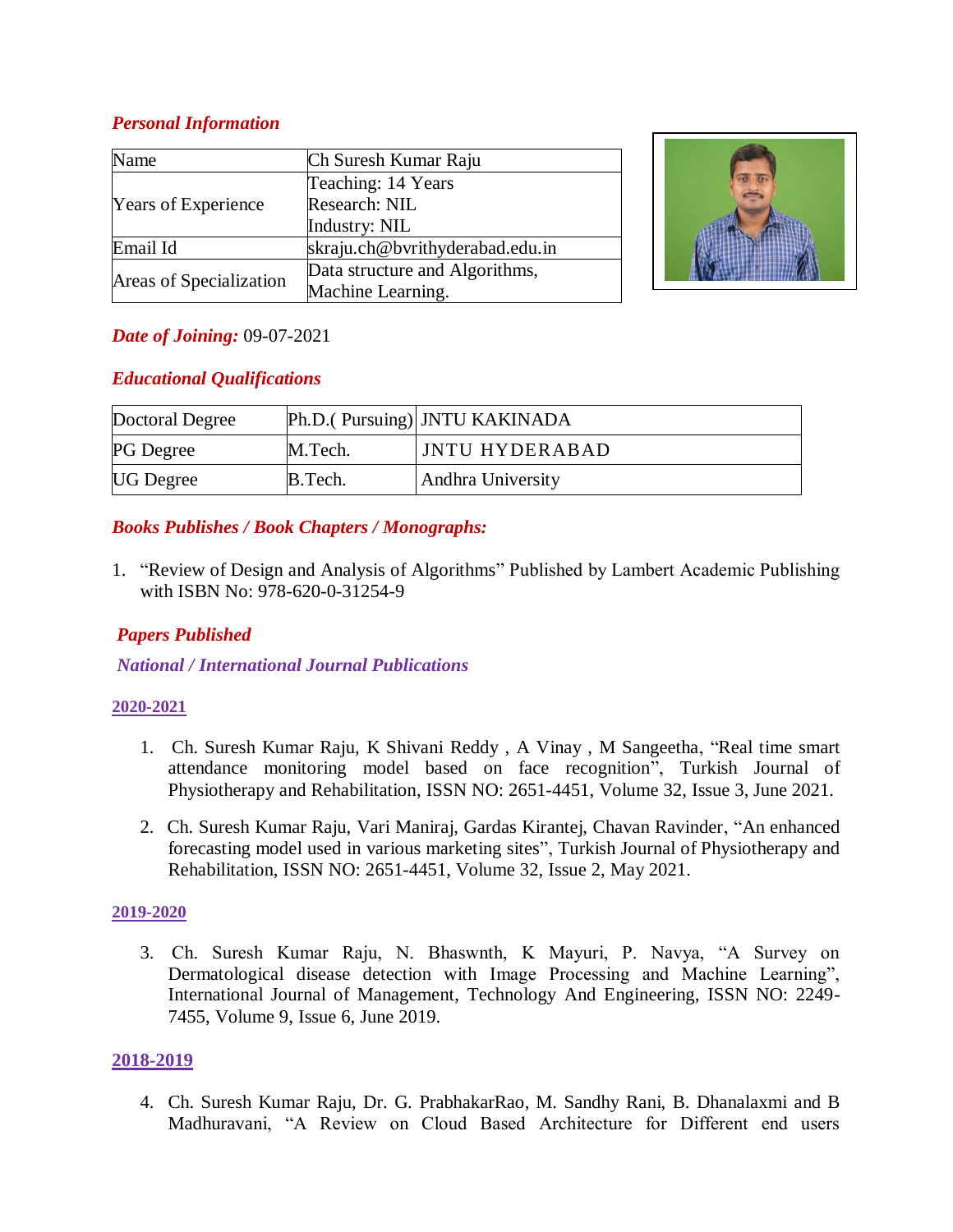Communication", International Journal of Pure and Applied Mathematics, Vol. 119 No. 14 2018, pp. 1857-1861 (ISSN: 1314-3395, Scopus Indexed).

5. B. Dhanalaxmi, Ch. Suresh Kumar Raju, P. Kameshwar and B. Madhuravani, "An enhanced Aesculapian management system", International Journal of Pure and Applied Mathematics, Vol. 119 No.14 2018, pp.573-579(ISSN: 1314-3395 Scopus Indexed).

## **2017-2018**

6. Ch. Suresh Kumar Raju, C. Mounika, K. Srinivasa Reddy, "Visualization of Web Page Ranking", International Journal of Engineering Research in Computer Science and Engineering, ISSN (Online) 2394-2320, Volume 5, Issue 4, April 2018.

## **2016-2017**

- 7. Ch. Suresh Kumar Raju, K Mayuri, A Swapna "A New Approach to Handwritten Character Recognition", IJIRCCE-International Journal of Innovative Research in Computer and Communication Engineering, ISSN 2320-9801, Volume 5, Issue 4, April 2017.
- 8. Ch Suresh Kumar Raju, K Mayuri, Santosh Patil "An Efficient Multi-Keyword Ranked Search over Cloud Data" IJIACS-International Journal of Innovations & Advancement in Computer Science, ISSN 2347 – 8616, Volume 6, Issue 6, June 2017.

#### *National / International Conference Publications*

1. N. Jayanthi, A. Lakshmi, Ch. Suresh Kumar Raju and B. Swathi, "Dual Translation of International and Indian Regional Language using Recent Machine Translation" , *IEEE International Conference on Intelligent Sustainable Systems* (*ICISS*), Thoothukudi, India, 2020, pp. 682-686, DOI: 10.1109/ICISS49785.2020.9316016.

#### *FDP's Attended / Conducted*

- 1. One week Faculty Development program (FDP) on "Artificial Intelligence", organized by UGC-HRDC, JNTU Hyderabad from 2<sup>nd</sup> December to 6<sup>th</sup> December 2019.
- 2. Three-day faculty development program on "BIG DATA-HADOOP", MLRIT, HYDERABAD,  $25<sup>th</sup>$  November to  $27<sup>th</sup>$  November 2019.
- 3. One-week AICTE-ISTE sponsored refresher programme on "Recent Advances and Applications in Cognitive Computing", organized by Institute Of Aeronautical Engineering, Dundigal, Hyderabad, from  $28<sup>th</sup>$  May to  $2<sup>th</sup>$  June, 2018.
- 4. One week Faculty Development Program (FDP) on "Python and R Programming" organized by E & ICT academy National Institute of Technology, Warangal at Institute Of Aeronautical Engineering, Dundigal, Hyderabad, from  $3<sup>rd</sup>$  January to  $9<sup>th</sup>$  January, 2018.